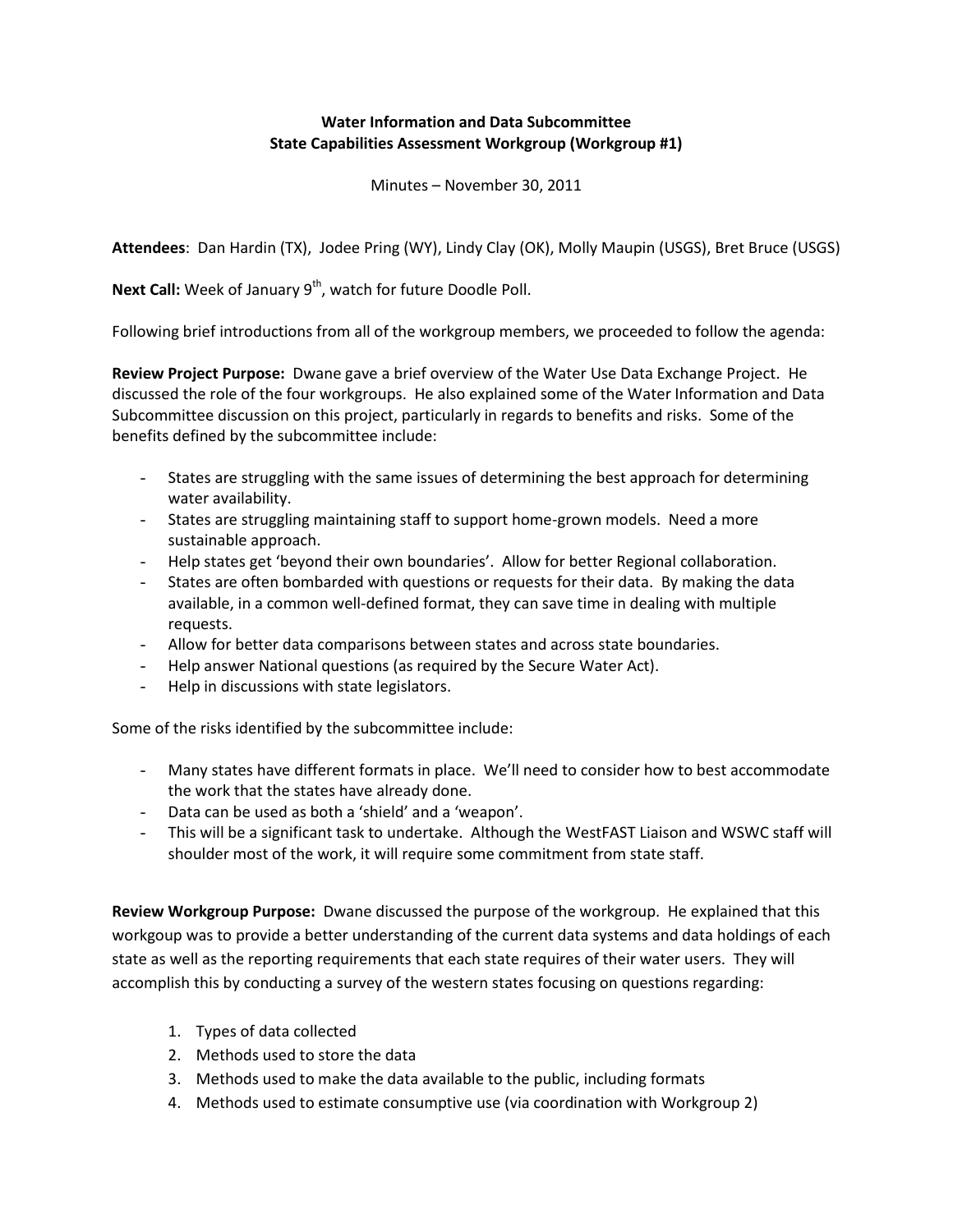- 5. Water user reporting requirements and policies
- 6. Future development plans

A question was raised on how much the states knew about this effort. Dwane stated that all of the Council members had been briefed on the work that the subcommittee will perform, and how much the staff know depends on how well that information filtered down. The states that were on the phone said that they had been well informed from their WSWC representative. Dwane said that the states where there may be some communication work that needs to be done would be for Alaska and Arizona, since they haven't had much participation in recent WSWC meetings.

Dwane also clarified that the specific roles of the workgroup members is to act as a 'brain trust' to help in thinking through the materials that will be developed. Dwane committed to being the one who drafts most of the documents, but stated that he'll need the workgroup members to make sure that he's on the right page.

Bret Bruce asked about terms and definitions and how important that would be for this group. Dwane mentioned that this was also an item of discussion with Workgroup 2. This will particularly be an issue with trying to define the term 'Water Availability'. An outstanding question that we'll need to consider as a group is "Does this group need to tackle the definition issue prior to developing a survey?"

The group also discussed the proposed outputs and schedule for this workgroup. The two outputs from this group are: 1) A survey to be sent to the 18 states that are members of the WSWC, with the purpose of gathering an inventory of the information described above and 2) A report that synthesizes the information gathered in the survey. The target dates for the survey are to have the survey ready to send to the states by the end of January 2012. The states would then have 1 month to respond. Dwane would then compile that information into a report that would be complete in draft format by the end of March. The workgroup, subcommittee, and WSWC would then have an opportunity to review this document with the intent to finalize it by the end of June 2012. There was some concern that we make sure we give the states enough time to respond to the survey. It was agreed that 1 month would be sufficient. Molly recommended that we plan to be able to have enough time set aside to support the states as they're filling out the survey (to answer questions, etc.). Dwane said that he thought this was a good idea and that he'd plan accordingly.

**State Capabilities Assessment Survey:** The immediate work product that the group will work on is to develop a 'State Capabilities Assessment Survey'. This survey would go to the states sometime in the month of January 2012. Dwane said that he plans on drafting the survey following the 6 topic areas discussed above (with topic area 4 being covered by Workgroup 2). He suggested that the workgroup take a look at the six topic areas and confirm that this is the right information to be asking. Are there additional areas that we should consider? Are there any of these that we could get rid of? The group will consider this and get back to Dwane if they have any changes. **Action Item: Provide any changes to the six topic areas (as described in the background document) to Dwane.**

Dwane proposed that the workgroup make use of Google Docs for the generation of this survey. This will allow the group to edit the survey without having to send emails to the entire group. The group agreed to try this approach. Dwane will draft a 'straw-man' survey for the group to respond to. **Action Item: Dwane will draft a 'straw-man' survey and post in Google Docs.**